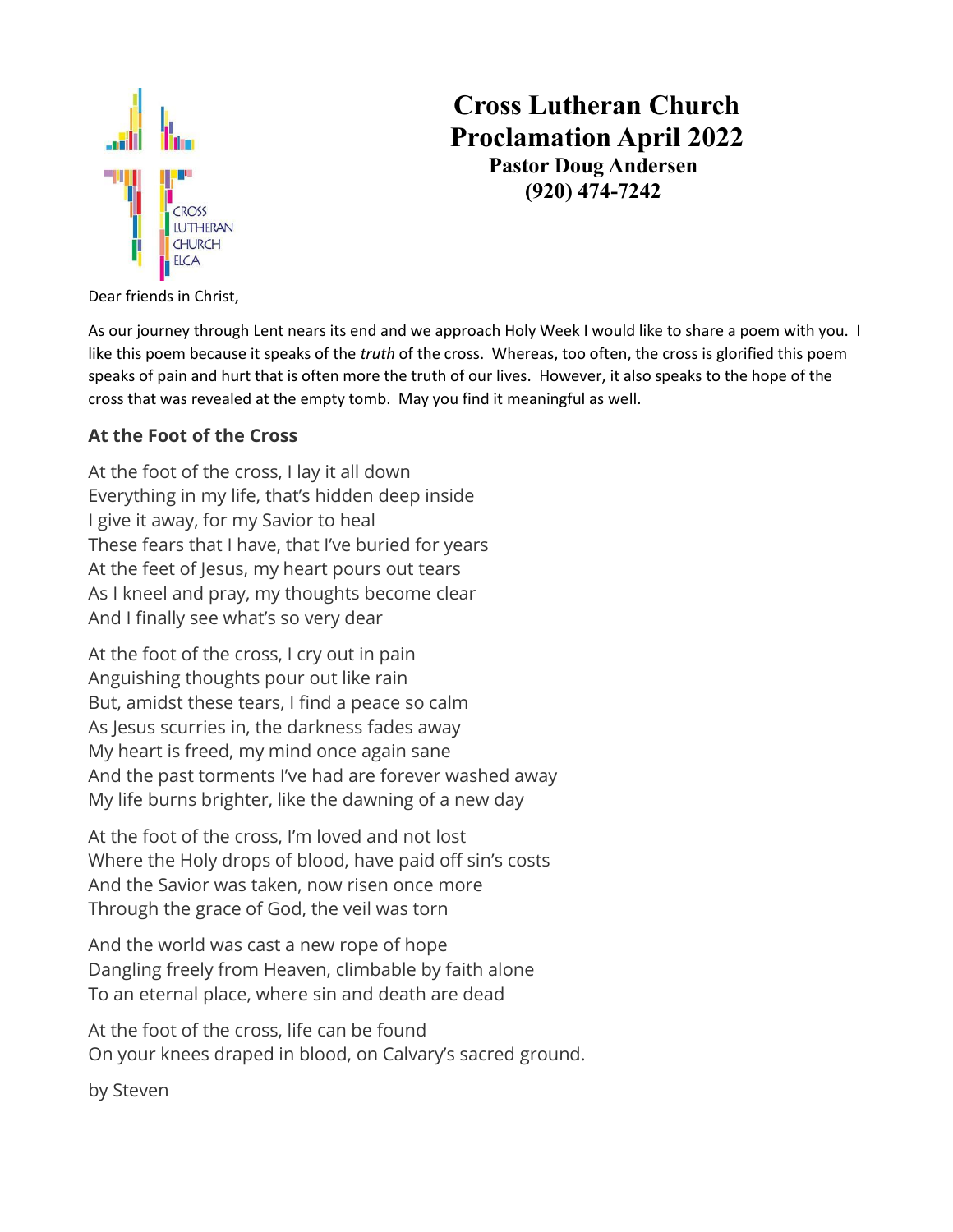**Sunday School:** This month's Sunday School will be April 24<sup>th</sup>, to accommodate for Easter. Otherwise, Sunday School will be hosted once a month in the fellowship hall after Worship on the 3rd Sunday of the Month. All are welcome!!!

**Adult Education:** Adult education will meet Wednesday Morning at 10:00am at Zion the 1<sup>st</sup> and 3<sup>rd</sup> Wednesday of the Month. All are welcome! This month we are meeting on April  $6<sup>th</sup>$  and  $20<sup>th</sup>$ .

## **Serving:**

**Ixonia Food Pantry:** Thank you to all who donated as part of our Souper Bowl! We collected quite a few items for the food pantry. As always remember to donate goods when you can, it's a muchneeded resource in our community. Also, Please remember to check the dates on items donated. The food pantry will not except expired food. Thank you!

**Directory Audit and Volunteer Worksheets: Reminder:** Please fill out and return your directory pages as soon as you can. We are looking at re-organizing our volunteer lists and updating our directory. So, we need your help! Hand in your forms to the Office mailbox marked Forms:Office. Thank you!

**Church Choir**: Choir will be singing on Palm Sunday and Easter Sunday. The Practice time has been moved! We will now be practicing after worship on April  $6<sup>th</sup>$ . We ask that all who are planning on singing arrive 15minutes early to each service to run through the music beforehand. Our song selections are "Hosanna Loud Hosanna" for Palm Sunday and "Thine is the Glory" for Easter.

## **Leadership:**

Church Council: Council will meet next on Tuesday, April 12<sup>th</sup>. Council meetings are usually open meetings. If you are interested in attending, please let Pastor or Barb Nyland know ahead of time. Thank you!

#### **Fellowship:**

**Fellowship Time:** Coffee Hour! We have resumed fellowship after worship the third Sunday of the month and are looking for volunteers to bring in treats to share. Sign-ups are available in the Narthex.

**Coffee Shop conversations:** Pastor won't be at Whelan's during the Lenten season. Coffee time will resume after Easter.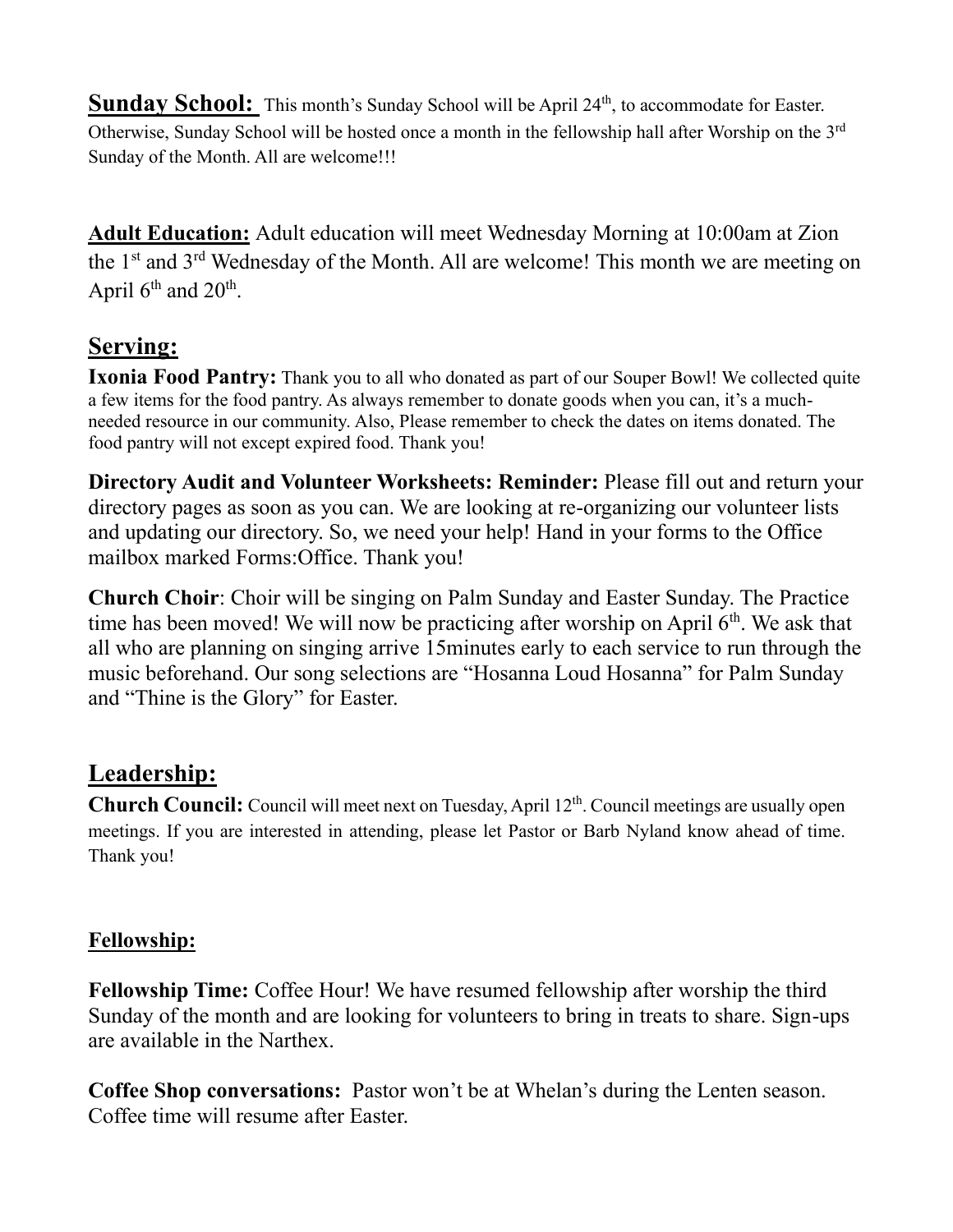

Our synod's Mission Table will host an hour-long, monthly gathering on Zoom for Christians who want to dream together about where God is leading the Church.

New topics each month, every 4th Tuesday from 6:30 - 7:30 pm, via Zoom. Come, hear inspiring reflections from others. No experience is needed. All voices are welcome.

Contact Rev. Matthew Short at matt@milwaukeesynod.org with questions.

### **Maintenance:**

The Decorating Committee is comprised of Elmo Wendorf, Cathy Stein, and Terri Watermolen.

Please contact Kurt or Brian if you can help with maintenance work on the parsonage or church. Kurt: 262-490-2362 o[r kketcham@wi.rr.com](mailto:kketcham@wi.rr.com) or Brian: 920-988-4949 [or trs@netwurx.net](mailto:or%20trs@netwurx.net)

### **Upcoming Events:**

- **April 6th Wednesday Night Lenten Worship**
- **April 10 th Palm Sunday**
- **April 14th Maundy Thursday Worship at Cross 7pm**
- **April 15th Good Friday Worship at Zion 7pm**
- **April 17th Easter**

**Usher Schedule: April 3rd and 10th Phil and Mary Jo Dobberfuhl April 17th and 24th Tod and Tammy Ninmann** 

**Ushers please note: When lighting candles, all of the candles are lit on holidays and special Sundays. On "normal weeks" light only the Altar Candles. Thank you!** 

**Communion Assistant/ Reader Schedule:**

- **April 3 rd: Jeff Campbell/ Mary Jo Dobberfuhl**
- **April 10 th: Tammy Ninmann/ Cathy Stein**
- **April 17th: Cindy Kuehn/ Elmo Wendorf**
- **April 24th: Cathy Stein or Cindy Kuehn / Barb Nyland**

**Altar Guild for April: Cindy Kuehn**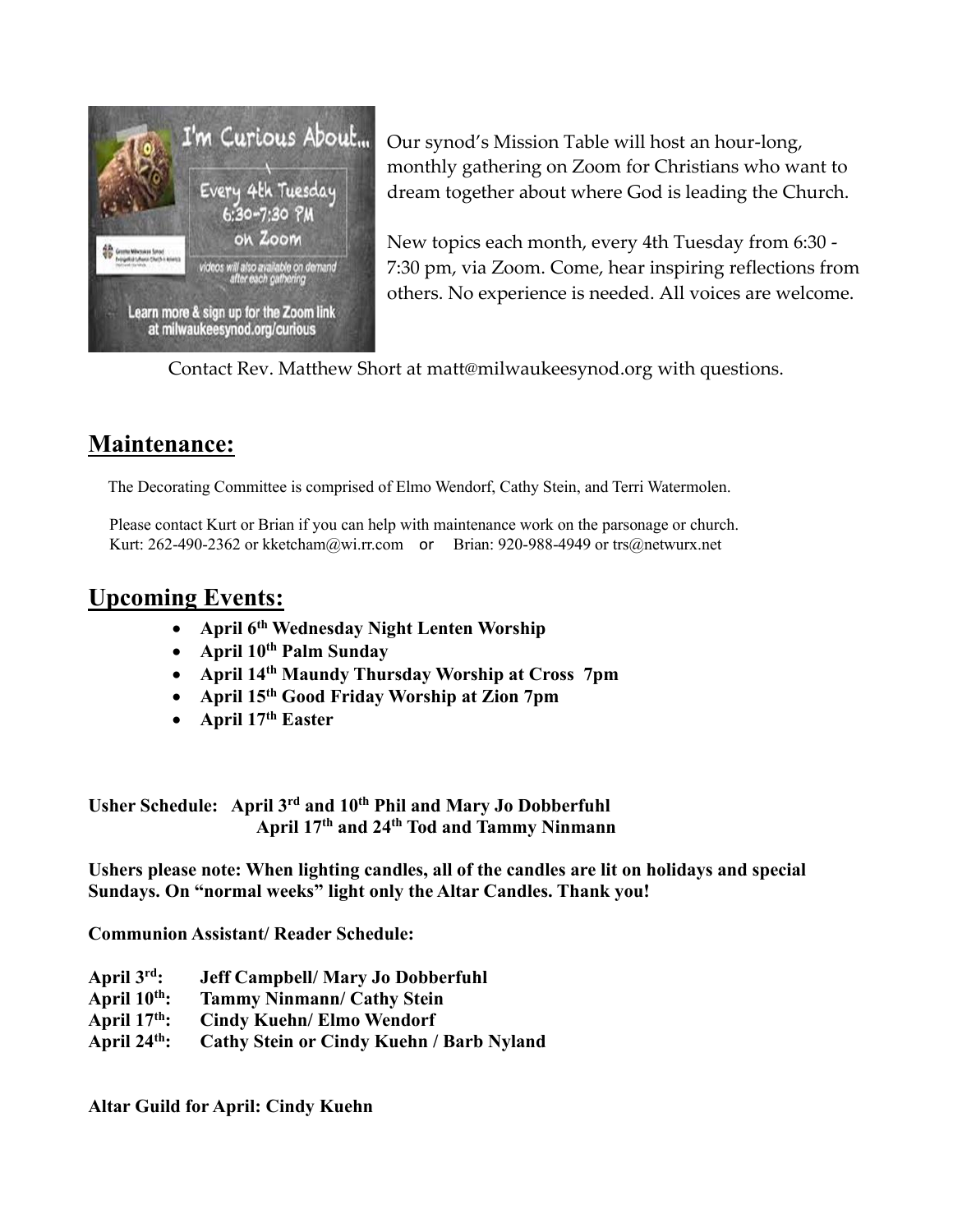The Office emails: [pastor@crosslutheranchurch.com](mailto:pastor@crosslutheranchurch.com) and [office@crosslutheranchurch.com](mailto:office@crosslutheranchurch.com) crosszionparish@outlook.com Pastor Doug's number: (262) 490- 8737 Office number: (920) 474-7242 Pastor Doug's office hours: Tuesday mornings and all day on Thursdays Adeline will be in the office on Thursday mornings

#### **2022 council members:**

(President) Barb Nyland: bnylandtuss@gmail.com Cell: 920-390-9054 (Vice President) Barb Butschke:butschke0690@charter.net (Recording Secretary) Elmo Wendorf: elmowendorf@msn.com Cell: 414-758-0639 (Financial Secretary) Angie Thrane: althrane22@gmail.com Cell: 414-841-8009 (Treasurer) Janice Bartel: janicerbartel@gmail.com (262) 370- 3638 Cindy Kuehn: [countrygirlcsk@gmail.com](mailto:countrygirlcsk@gmail.com) Val Scott: (920) 285-5237

| <b>February Attendance</b> |
|----------------------------|
| 27                         |
| 37                         |
|                            |
| 26                         |
|                            |

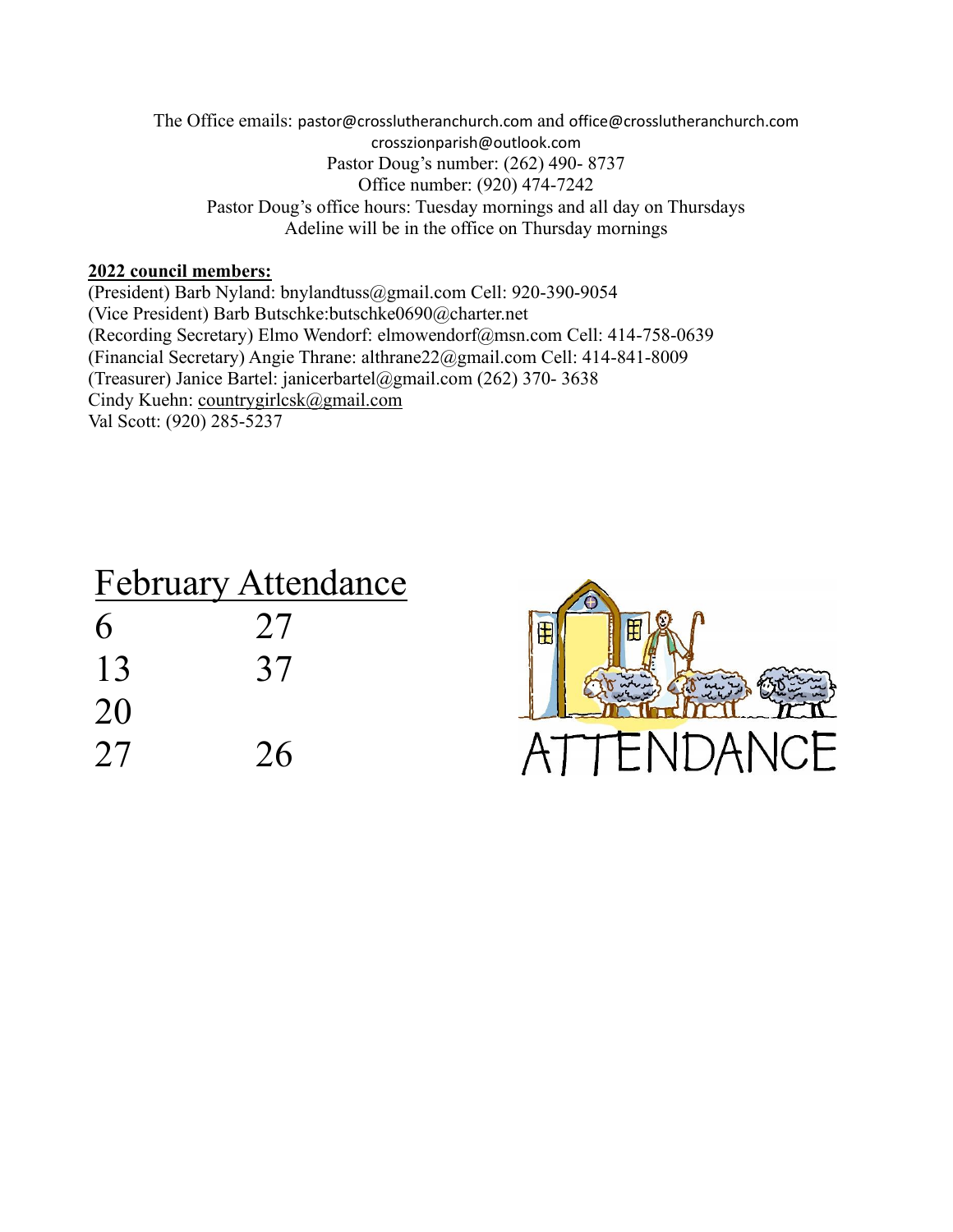#### **CROSS LUTHERAN CHURCH Financial Report -February 2022**

|                                                                                |                                             |                          |                  | General<br><b>Fund</b> |
|--------------------------------------------------------------------------------|---------------------------------------------|--------------------------|------------------|------------------------|
| <b>General Fund Collections:</b>                                               |                                             |                          | <b>Memorials</b> | <b>Amount</b>          |
|                                                                                | <b>Includes Rental Income and Memorials</b> |                          |                  |                        |
| February 2, 2022                                                               |                                             |                          |                  | \$5,376.00             |
| February 6, 2022                                                               |                                             |                          |                  | \$1,009.00             |
|                                                                                | Rental Income                               |                          |                  | \$2,800.00             |
| February 13, 2022                                                              |                                             |                          |                  | \$2,954.00             |
|                                                                                | Noisy Sunday                                |                          |                  | \$146.93               |
| February 20, 2022                                                              |                                             |                          |                  | \$1,264.00             |
| February 27, 2022                                                              |                                             |                          |                  | \$1,389.00             |
|                                                                                | <b>Total</b>                                |                          |                  | \$14,938.93            |
| <b>Bank Accounts</b>                                                           |                                             |                          |                  |                        |
| <b>General Fund Checking:</b>                                                  |                                             | Balance @ 02/28/22       |                  | \$94,732.85            |
| <b>Outstanding Checks</b>                                                      |                                             |                          |                  | \$0.00                 |
|                                                                                | Actual                                      | Balance @ 02/28/22       |                  | \$94,732.85            |
| <b>Bank Holding Account - Endowment Fund:</b><br>Add: Contributions & Interest |                                             | Balance @ 2/28/22        |                  | \$1,615.70             |
|                                                                                |                                             |                          |                  | \$0.04                 |
|                                                                                |                                             | Balance @ 2/28/22        |                  | \$1,615.74             |
|                                                                                |                                             |                          |                  |                        |
| <b>Behling Estate Bequest:</b>                                                 |                                             |                          |                  | \$25,000.00            |
| 2019:                                                                          | Painting & Carpeting                        | \$17,840.00              | @ 50%            | ( \$8,920.00)          |
| 2020:                                                                          | <b>New Banners</b>                          | \$786.00                 | @ 50%            | (5393.00)              |
| 2021:                                                                          | <b>New Banners</b>                          | \$2,913.09               | @ 50%            | (\$1,457.00)           |
|                                                                                |                                             | <b>Balance Available</b> |                  | \$14,230.00            |
| <b>Gotthilf Bartel Bequest:</b>                                                |                                             |                          |                  | \$9,673.12             |
| Since 2018:                                                                    | Allocate- Cemetery Upkeep                   |                          |                  | (54,894.00)            |
|                                                                                | % of grass cutting                          |                          |                  |                        |
|                                                                                |                                             | <b>Balance Available</b> |                  | \$4,779.12             |
| <b>Organ Repair:</b>                                                           |                                             |                          |                  |                        |
| Prior Year's Memorials and Donations -                                         |                                             | Balance @ 1/31/22        |                  | \$1,495.00             |
|                                                                                | Add: Contributions & Memorials              |                          |                  |                        |
|                                                                                |                                             | <b>Balance Available</b> |                  | \$1,495.00             |
| <b>Respectfully Submitted,</b>                                                 |                                             |                          |                  |                        |
| Janice Bartel, Treasurer                                                       |                                             |                          |                  |                        |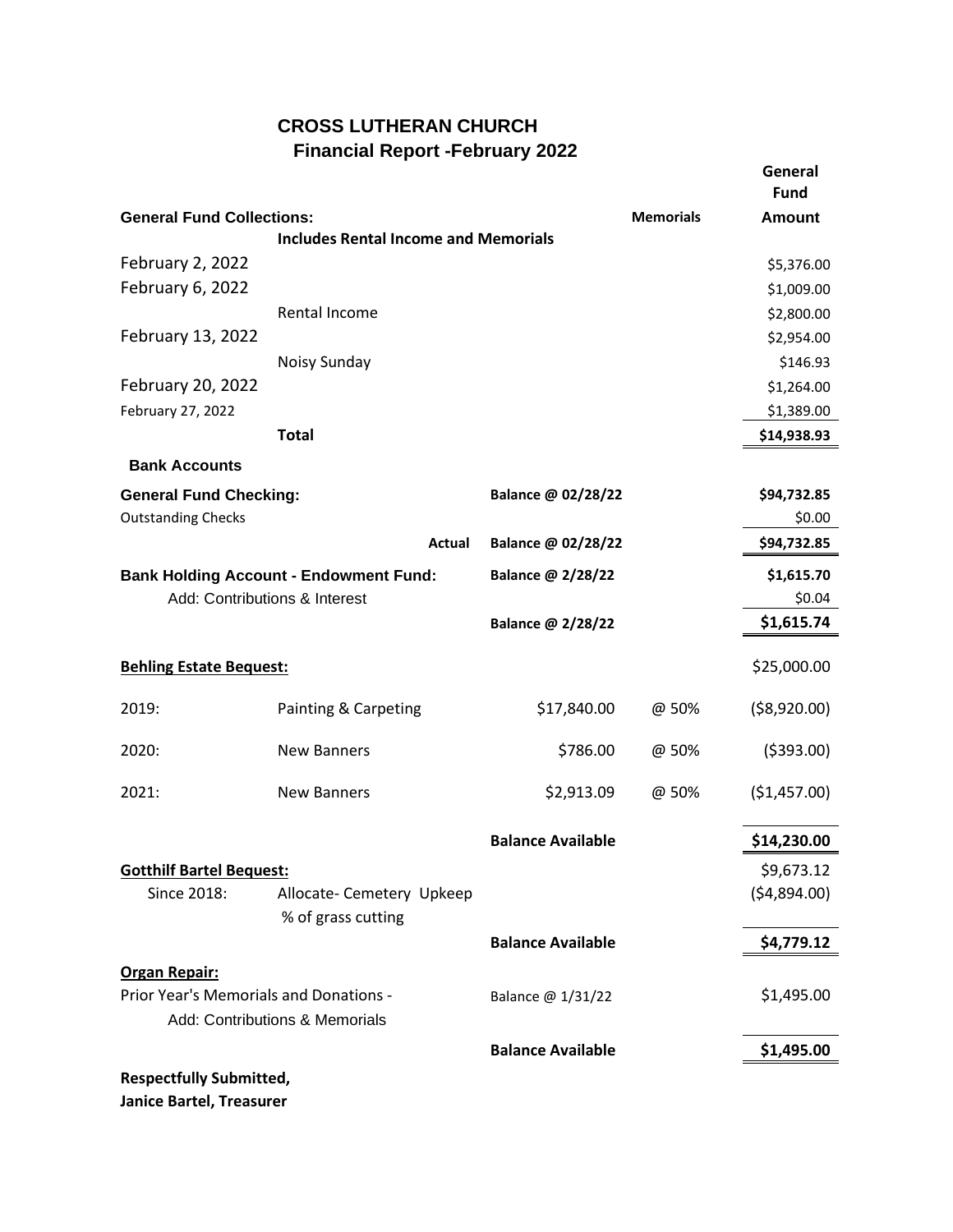Cross Lutheran Church Council Meeting Minutes February  $8<sup>th</sup>$ , 2022

Present: Pastor Doug, Barb Nyland, Angie Thrane, Janice Bartel, Barb Butschke, Cindy Kuehn, Val Scott

Barb N. called the meeting to order. A quorum was established.

Devotions: Barb N. led us in a devotion. Olympics and pressure.

| March – Pastor Doug | $September - Cindy$ |
|---------------------|---------------------|
| $April - Val$       | $October - Barb B.$ |
| $May - Janice$      | November $-$ Elmo   |
| June $-$ Angie      | December – Val      |
| July – no meeting?  | January – Barb B.   |
| August – Barb N.    | $February - Val$    |

Approval of the agenda, January minutes, Financial report and Pastor's report. Discussion on Financial report led by Janice. After discussion Angie motioned to approve, Val seconded. Motion passed.

Team Reports

- A) Worship Team Lenten schedule will be March 9, 23 and April  $6<sup>th</sup>$  at Cross and March 16,  $30<sup>th</sup>$  will be at Zion. Decided to bring fellowship back once a month February 20, March 20 and April 17<sup>th</sup> if all goes well will do the 1<sup>st</sup> and  $3<sup>rd</sup>$  Sundays after worship starting in May.
- B) Sunday School Lilly Mireau will be leading the children in song and they will sing for us February  $27<sup>th</sup>$
- C) Decorating team Elmo has contacted Kurt Ketchum with want all can be done with the front of the church.
- D) Maintenance team –
- E) Mission team Needs to reconvene
- F) Cemetery team Needs to reconvene

New Business

- a. Renters now would like to stay. Would need an updated contract, a 1 year lease signed for \$1500 and automatic payment plan.
- b. Mailboxes were completed after meeting, and Church Directory Update is in the works.